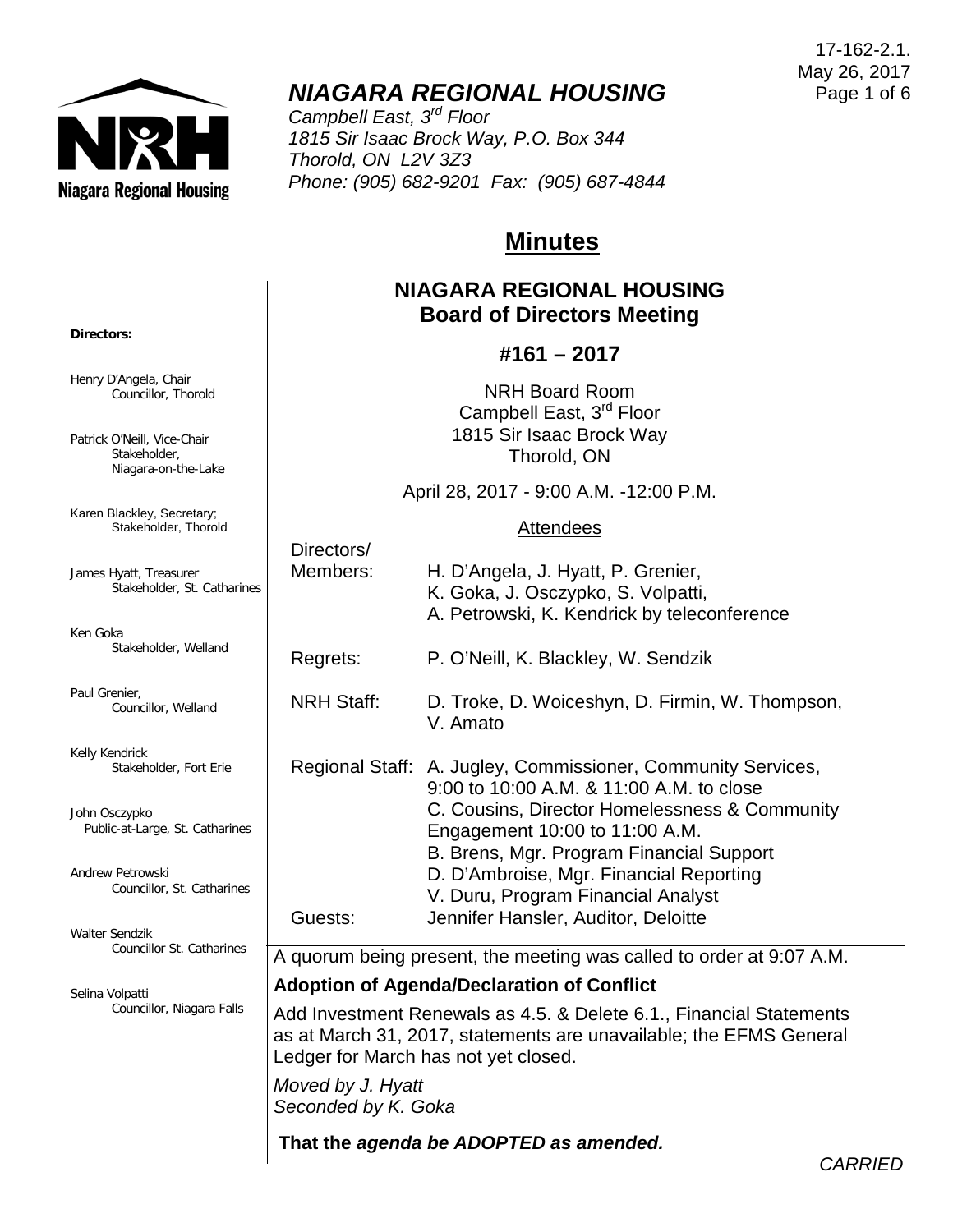There were no conflicts of interest declared.

#### 2. **Approval of Minutes**

2.1. Minutes of the April 6, 2017 Meeting

*Moved by J. Osczypko Seconded by K. Goka*

#### *That the minutes of the April 6, 2017 meeting be ADOPTED.*

*CARRIED*

2.2. Business Arising

There was no business arising.

### 3. **Presentation –** NRH 2016 Financial Statements – Item 17-161-3.

B. Brens, Manager Program Financial Support, Niagara Region, presented highlights of the 2016 Draft Financial Statements, advising that NRH received an unqualified audit opinion. She also explained the adjustment required in 2017 relating to 2016 utility payments not picked up by the new EFMS; the topic of memo provided by H. Chamberlain below (item 17-161-4.1.1.)

J. Hansler of Deloitte, distributed and reviewed a report on how the NRH 2016 Audit was conducted.

*Information requests:*

- How much funding did the Region provide for Capital S. Volpatti B. Brens will send to CEO and he will forward to Directors.
- What is Spending approval in EFMS or spending Policy A. Petrowski

Action by: D. Troke

#### 4. **Staff Reports**

4.1. Draft 2016 Audited Financial Statements – Report 17-161-4.1.

*Moved by S. Volpatti Seconded by K. Goka*

*That the Niagara Regional Housing Board of Directors APPROVE the 2016 Audited Financial Statements.*

*CARRIED*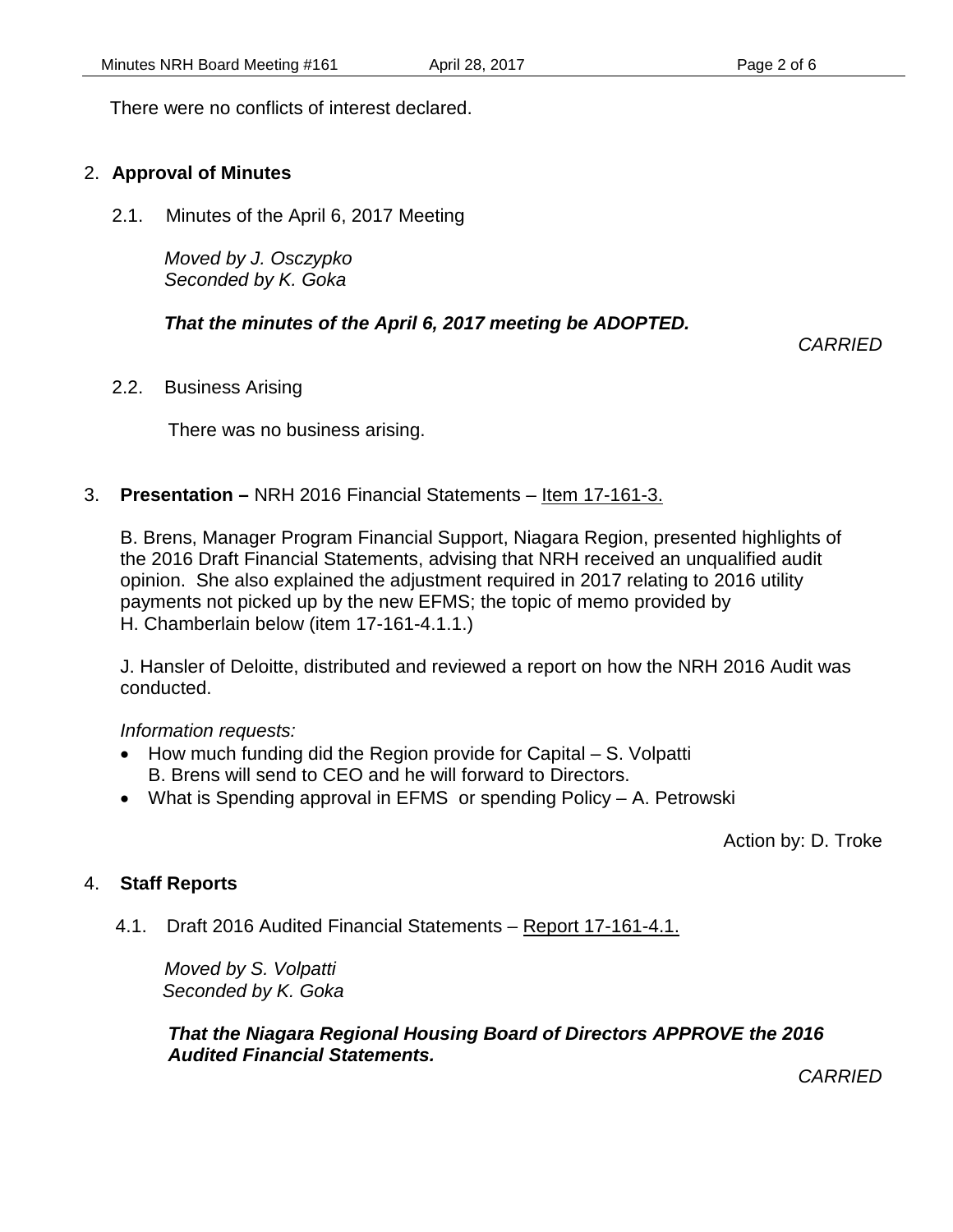4.1.1. Memo to NRH Board from Helen Chamberlain, Director Financial Management & Planning/Deputy Treasurer, Niagara Region, re: 2016 Audited Financial Statements. – Item 17-161-4.1.1.

*Moved by P. Grenier Seconded by J. Hyatt*

#### *That the Niagara Regional Housing Board of Directors APPROVE the revised NRH 2016 surplus adjustments being recorded in 2017*.

*CARRIED*

#### *Information requests:*

- Provide details over several years on average cost per unit repair after tenants move out. – A. Petrowski
- Provide cost of keeping up older units. J. Hyatt

Action by: D. White

• Provide variance report budget vs actual a few times per year. – P. Grenier

Action by: V. Duru

B. Brens, D. D'Ambroise, J. Hansler left the meeting at 10:17 A.M.

4.2. Carlton Street Development

4.2.1. Minutes of meeting #11, March 23, 2017 – <u>Item 17-161-4.2.1.</u>

*Moved by J. Osczypko Seconded by J. Hyatt*

#### *That the NRH Board of Directors RECEIVE the minutes of the March 23, 2017 Carlton Street Development Committee meeting, for information.*

*CARRIED*

4.2.2. Carlton St. Development Award Recommendation – Report 17-161-4.2.2.

*Moved by S. Volpatti Seconded by J. Hyatt*

#### *That the Niagara Regional Housing (NRH) Board of Directors recommends to the Regional Council that:*

- *1. The award of the construction of an 85 unit affordable housing apartment building on NRH land at 527 Carlton Street, St Catharines to Tambro Construction Inc., in the amount of \$12,446,000 plus HST, BE APPROVED;*
- *2. The contract amendment for Phase 3 to MZE for construction administration, commissioning & contract closeout/occupancy – Contract value; approximately \$105,000 based on an hourly rate of \$85.00 (1150 hours blended hourly rate) plus disbursements, BE APPROVED;*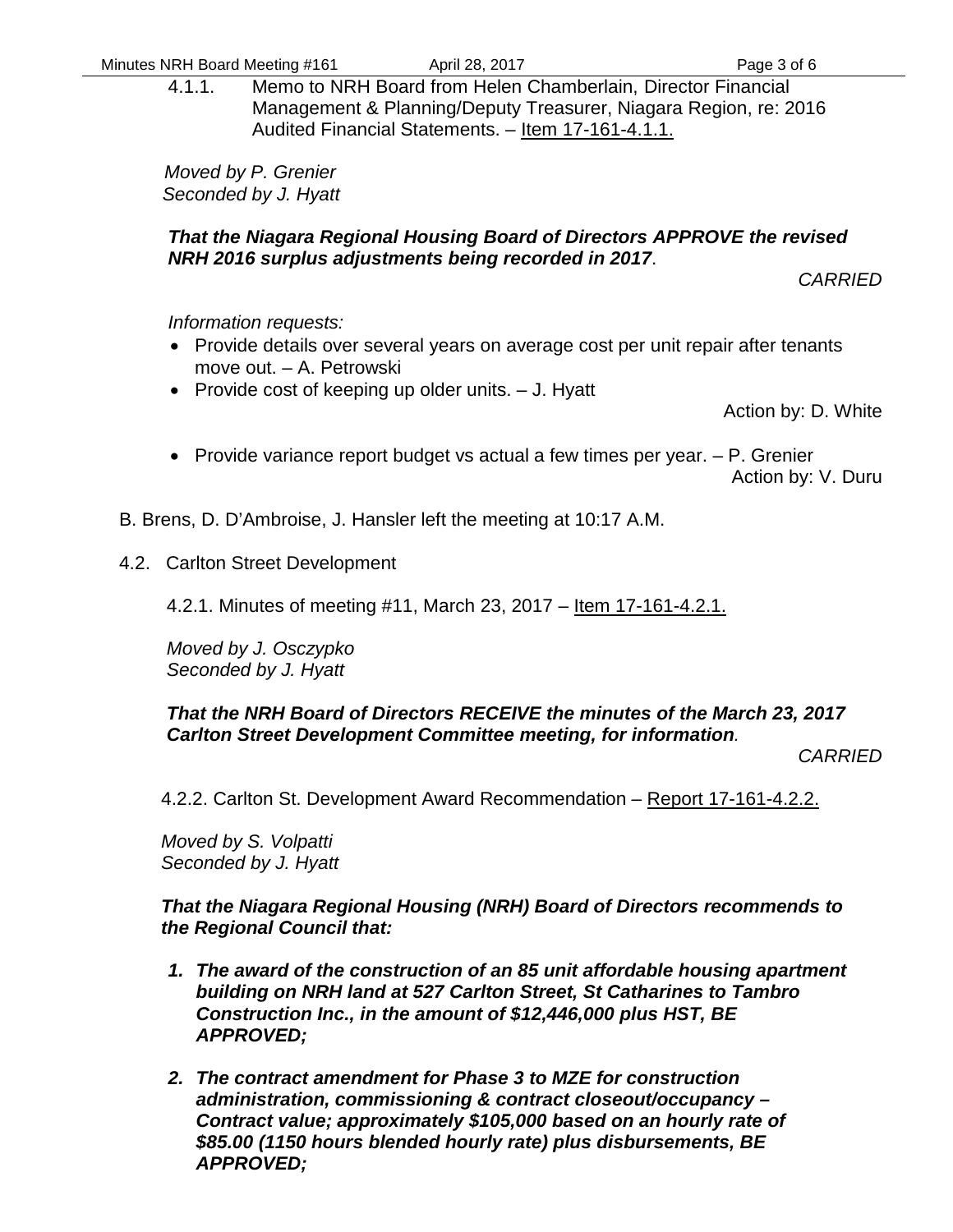*3. The financing in the amount of \$13,734,339 gross and \$2,652,522 net BE APPROVED and INITIATED from the 2016 Capital Budget for NRH for IAH-E New Development Capital Project and that the project 20000152 BE FUNDED as follows:* 

| <b>Reserves</b>       | 2,652,522  |
|-----------------------|------------|
| <b>Other External</b> | 11,081,817 |

*CARRIED*

D. Firmin, W. Thompson, V. Duru left the meeting at 10:45 A.M.

#### 4.2.3. **Closed Session**

*Moved by J. Osczypko Seconded by A. Petrowski*

*That the NRH Board of Directors MOVE into Closed Session to receive information of a confidential nature regarding litigation or potential litigation, including matters before administrative tribunals, affecting the municipality or local board - Carlton Street Development; and, That C. Cousins be allowed to attend the Closed Session.*

*CARRIED*

4.2.3.b. 10:57 A.M.

*Moved by S. Volpatti Seconded by J. Hyatt*

*That the NRH Board of Directors RISE with report; and, That staff be DIRECTED to execute instructions provided in closed session.*

*CARRIED*

W. Thompson, A. Jugley, D. Firmin, V. Duru rejoined the meeting; C. Cousins left.

4.3. Smoking in NRH Buildings Survey – Report 17-161-4.3.

D. Firmin presented the survey results.

*Moved by P. Grenier Seconded by J. Hyatt*

*That the Niagara Regional Housing (NRH) Board of Directors RECEIVES report 17-161-4.3., Smoking in NRH Public Housing Units, for information regarding tenant survey results.*

*CARRIED*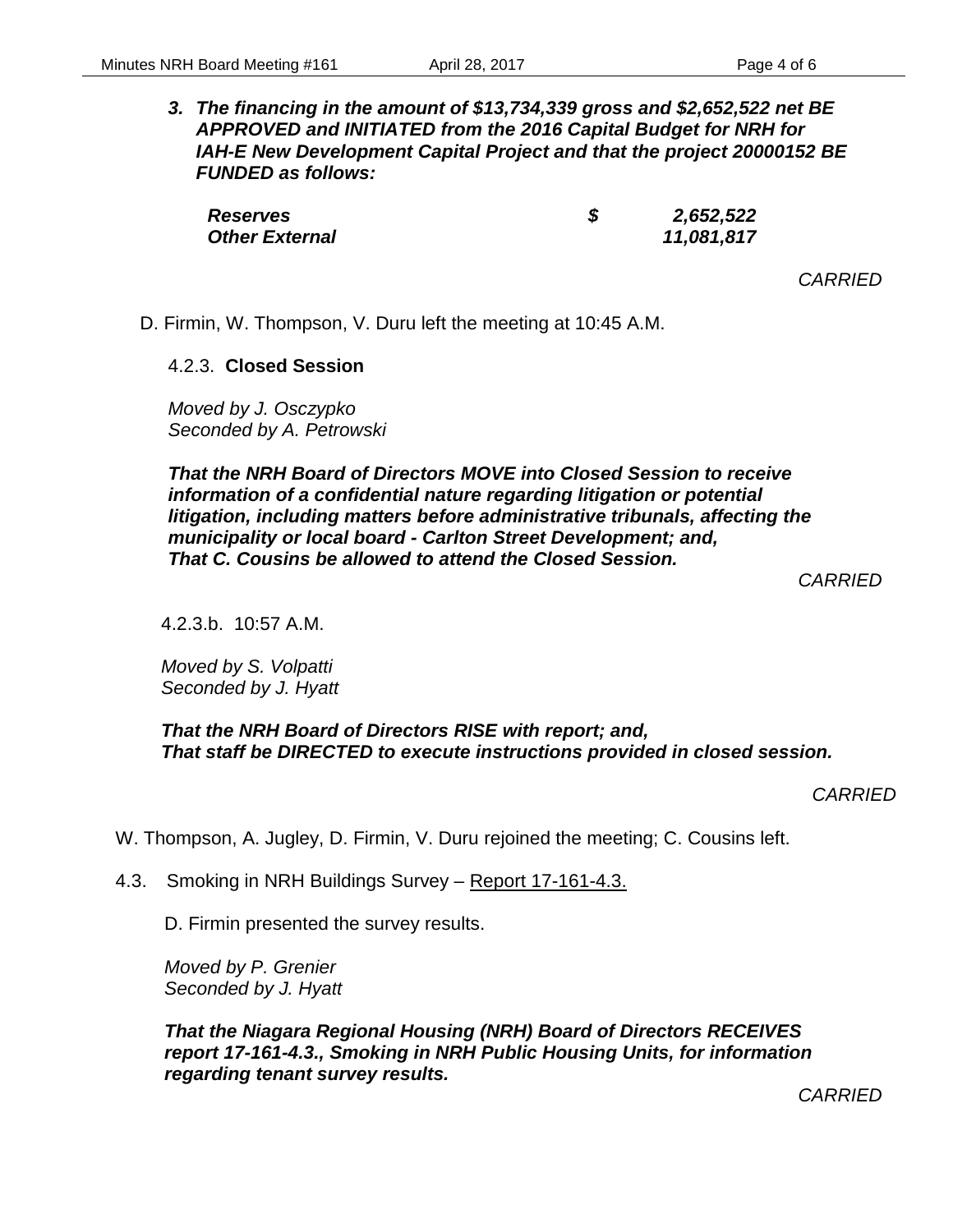Discussion on the topic included consideration of NRH tenant population metrics, their issues and new legislation. Information can be used as a baseline for business plan.

4.4. Update to By-Law #3 - Records Retention & Destruction Schedule – Report 17-161-4.4.

*Moved by A. Petrowski Seconded by J. Osczypko*

*That the Niagara Regional Housing Board of Directors APPROVE updated By-Law #3, a by-law to provide for the classification, retention and destruction of records of the corporation.*

*CARRIED*

4.5. Investment Renewals – Item 17-161-4.5.

*Moved by S. Volpatti Seconded by P. Grenier*

*That the NRH Board of Directors APPROVE the maturing GIC currently invested at \$503,284 plus interest, be invested in 3 GIC's at \$96,000 each and the balance of the investment plus interest obtained at maturity on May 12, 2017 of \$233,565.20, be invested with Royal Trust (RBC) for 2-Years*.

CARRIED

#### 5. **New Business**

No new business.

#### 6. **Chief Executive Officer's Report**

No report; financial Statements not available.

### **7. Committee/Advisory Group Meeting Minutes**

7.1. See item 4.2.1. Development Committee minutes above.

### **8. For Information**

#### *Correspondence/Media*

- 8.1. Action Items from Previous Meetings not provided
- 8.2. April 12, 2017 letter from J. Perell to S. Wood re: NRH Board Structure.